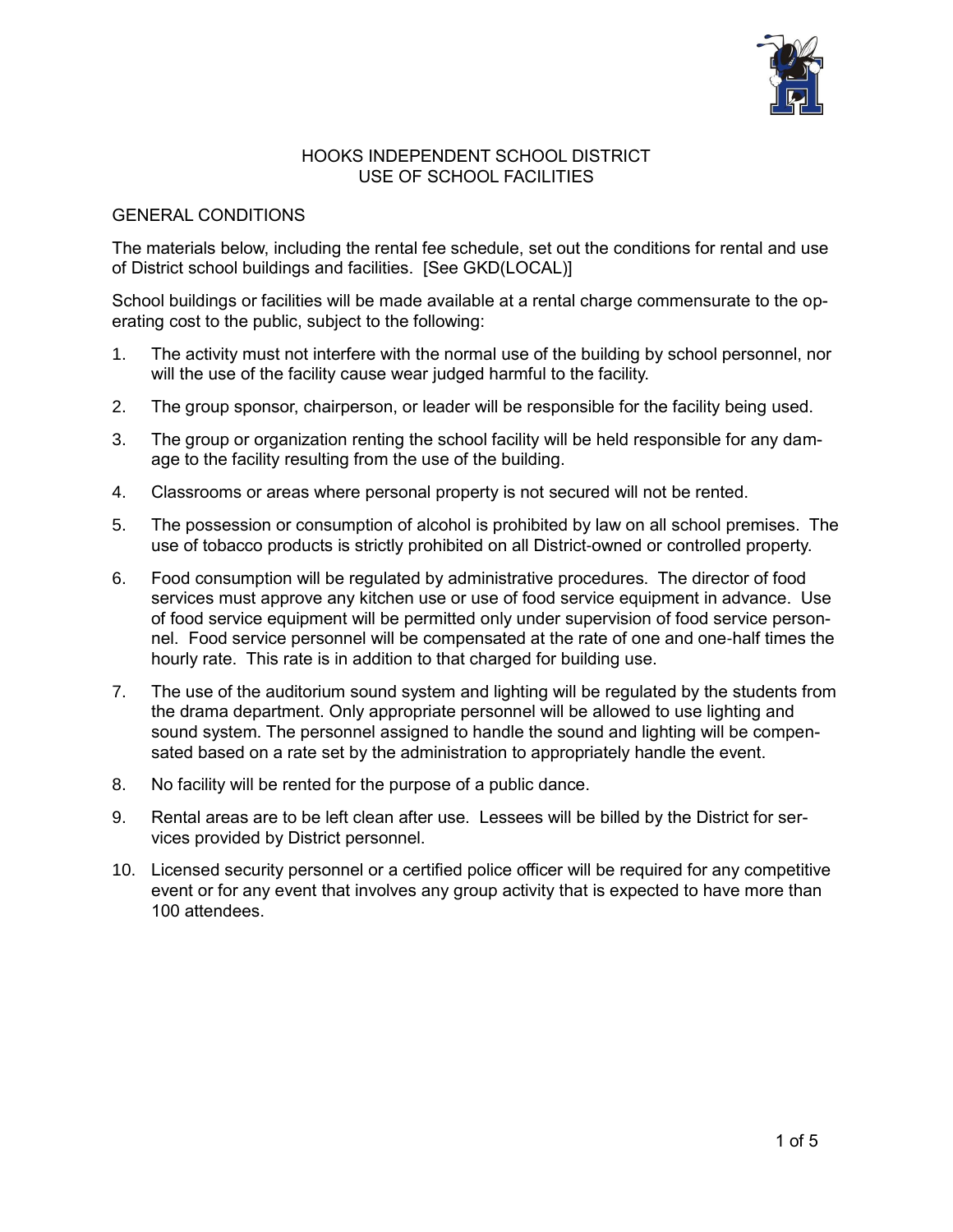

#### GROUP CLASSIFICATION

**Classification I** will include nonprofit groups and activities serving the youth of the District and community as well as class reunion groups. Facilities will be available at no cost during normal school days and hours for groups in this classification, but activities may not conflict with the daily operation of the school. Fifty percent of a youth athletic team or any other youth group (school age) must be enrolled in District schools.

**Classification II** will include nonprofit groups and activities serving the entire community of all ages but will not be limited to the District. Classification II will be charged for personnel and maintenance costs during and after the normal school day.

**Classification III** will include all other groups and activities (For profit groups, family reunions, receptions etc.). This classification will be charged personnel, operations, and utility costs commensurate with the prorated cost of the area under normal school conditions. Example: High School Cafeteria utility cost per day would be approximately \$50.00.

#### SCHOOL GROUNDS

School grounds will be available for community use and are subdivided into two categories: play fields and competition fields. Each campus administrator will be responsible for overseeing their respective accommodations.

Play fields will be open for community use on a first-come, first-serve basis.

Disruptive behavior will not be tolerated. Criminal trespass warnings will be issued to any individual found to be acting in an unacceptable way or causing damage to District property.

Competition (interscholastic) fields and areas are reserved for use by District athletes or playoff games. These fields are not typically made available for rental. Special consideration will be given to one-time communitywide events.

#### **SECURITY**

Lessees will be responsible for providing security when required by the school administration.

#### INSURANCE REQUIREMENTS

All groups wishing to rent a District facility must provide to the District, before the scheduled activity, a certificate of liability insurance in the amount of \$1,000,000 listing the District as an additional insured for the dates specified on the rental agreement.

Any exception to the liability insurance requirement must be approved by the District's insurance carrier, prior to the rental and/or use of the facility.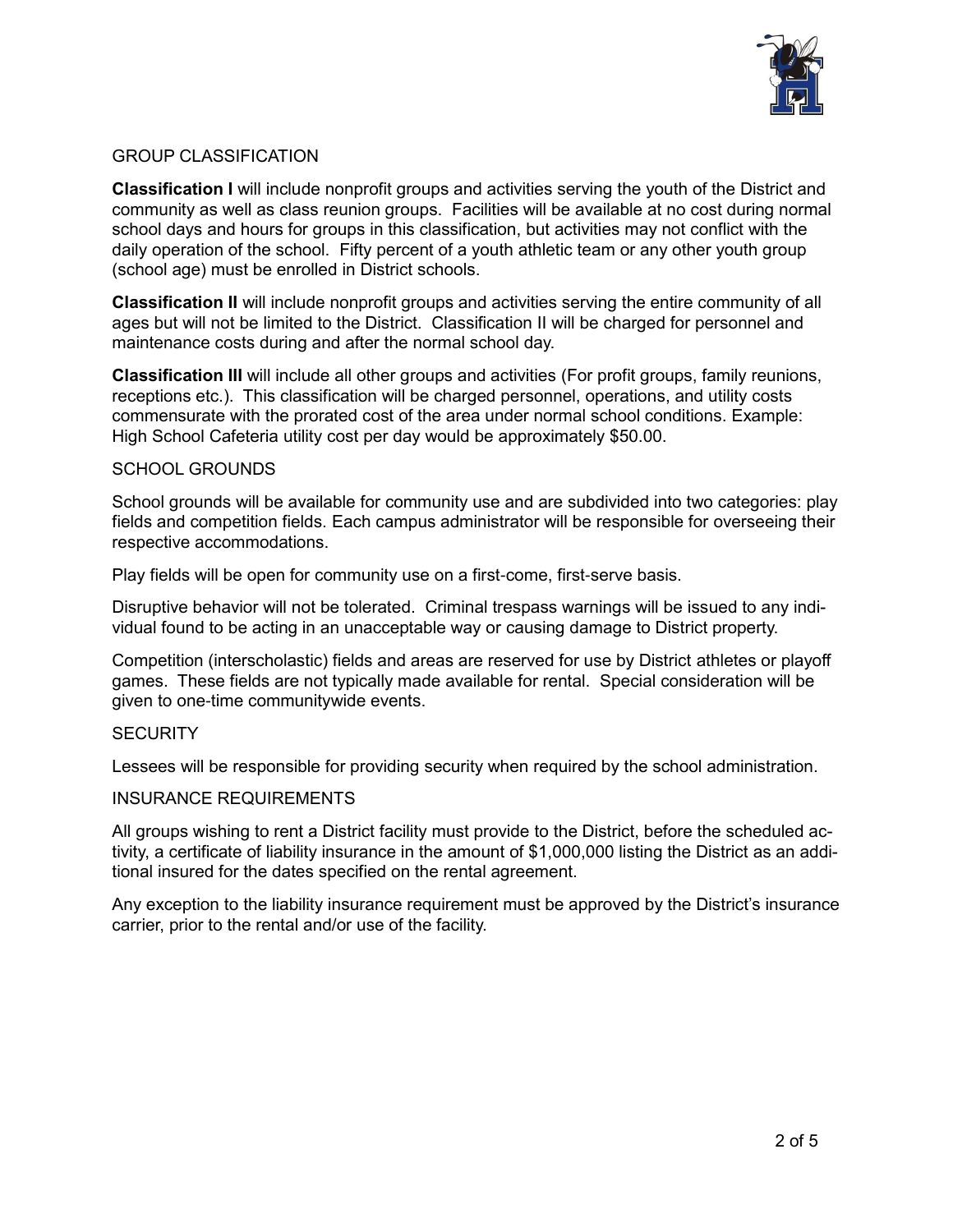

### BUILDING RENTAL FEE SCHEDULE

The building rental fee schedule is as follows:

| Location                      | Classification I | <b>Classification II</b> | <b>Classification III</b> |
|-------------------------------|------------------|--------------------------|---------------------------|
| Elementary Cafeteria          | NC.              | \$100                    | \$500                     |
| Jr. High Cafeteria            | NC.              | \$100                    | \$500                     |
| High School Cafeteria         | <b>NC</b>        | \$100                    | \$500                     |
| <b>High School Auditorium</b> | <b>NC</b>        | \$100                    | \$500                     |

- \$100 deposit required in addition to use fee.
- \$100 key deposit is required.
- Deposit will be refunded if facilities are left clean and no damage has been done according to completed facility use walk through by maintenance personnel within 48 hours of the respective event.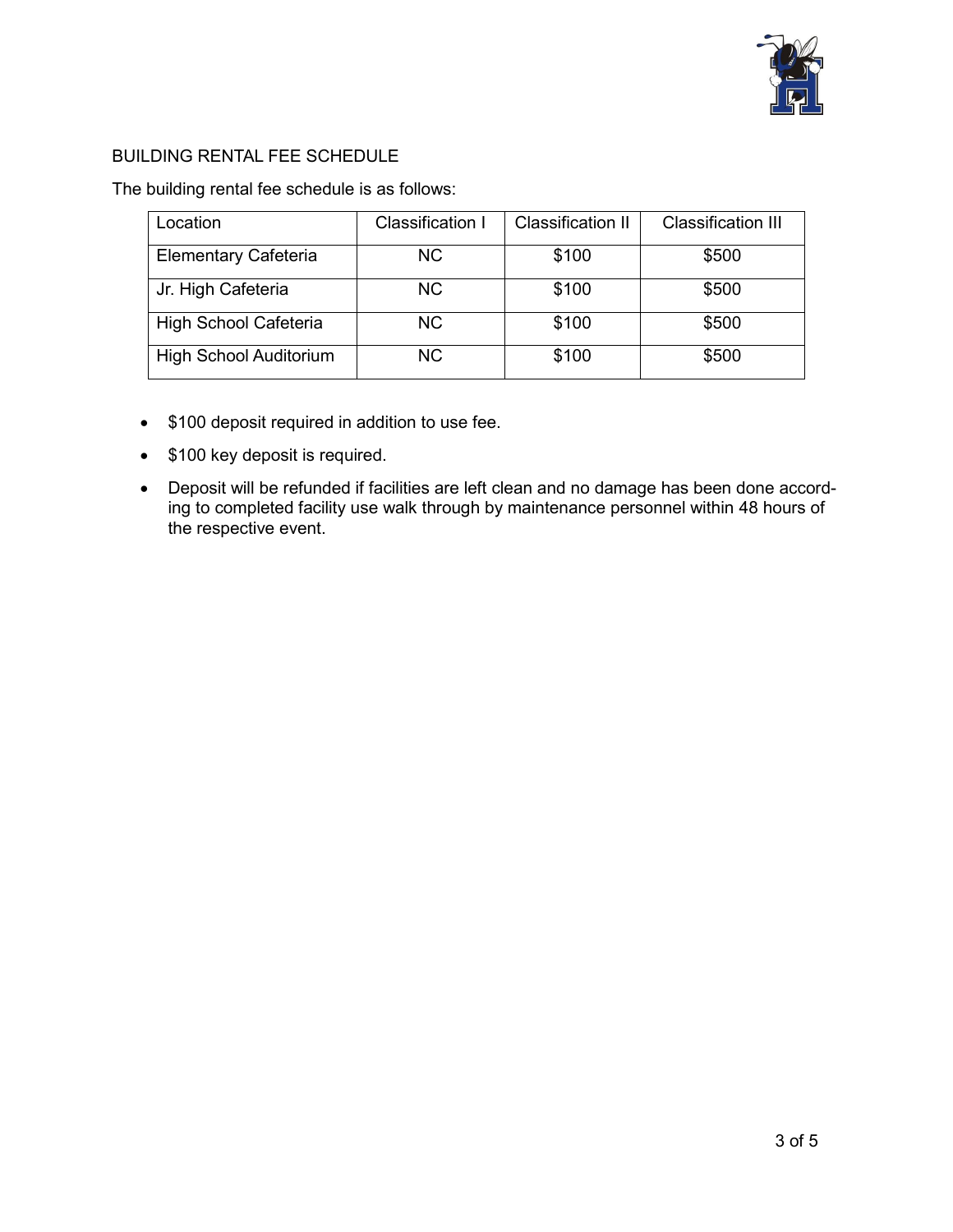

# **Facilities Use application form**

| Specific Area Requested:               |                                                                                                                                                                                                                                                                                                                                                                                                                                                                                                                                                                                                                                                                                                                                                                                                                                                                                                                                                             |  |
|----------------------------------------|-------------------------------------------------------------------------------------------------------------------------------------------------------------------------------------------------------------------------------------------------------------------------------------------------------------------------------------------------------------------------------------------------------------------------------------------------------------------------------------------------------------------------------------------------------------------------------------------------------------------------------------------------------------------------------------------------------------------------------------------------------------------------------------------------------------------------------------------------------------------------------------------------------------------------------------------------------------|--|
| <b>Equipment Needed:</b>               |                                                                                                                                                                                                                                                                                                                                                                                                                                                                                                                                                                                                                                                                                                                                                                                                                                                                                                                                                             |  |
|                                        | Type of Program (Be Specific as to Name of Speaker, Type of Entertainment, Activities,                                                                                                                                                                                                                                                                                                                                                                                                                                                                                                                                                                                                                                                                                                                                                                                                                                                                      |  |
|                                        |                                                                                                                                                                                                                                                                                                                                                                                                                                                                                                                                                                                                                                                                                                                                                                                                                                                                                                                                                             |  |
| Day Date Time (Circle if a.m. or p.m.) | $\frac{1}{2}$ am / pm to $\frac{1}{2}$ am / pm to $\frac{1}{2}$ am / pm to $\frac{1}{2}$ am / pm<br>$\frac{1}{2}$ am / pm to $\frac{1}{2}$ am / pm to $\frac{1}{2}$ am / pm to $\frac{1}{2}$ am / pm                                                                                                                                                                                                                                                                                                                                                                                                                                                                                                                                                                                                                                                                                                                                                        |  |
| of said property by us.                | We hereby certify that we shall be personally responsible, on behalf of our organization, for any dam-<br>age or abuse of school buildings, grounds, or equipment growing out of the occupancy of said premises<br>by our organization. We agree to abide by and enforce the rules and regulations of Hooks Independent<br>School District governing the non-school use of buildings, grounds, and equipment as delineated in<br>"Rules and Regulations for Non-School Use of School Property" attached to this application.<br>We agree and undertake to save and hold harmless the Hooks Independent School District from any<br>and all claims for damages, personal or otherwise that may arise out of the use of said property, wheth-<br>er by a member of our organization or by other person using or enjoying said property, and without<br>regard to whether damage, personal or otherwise, is brought about or caused by the negligent operation |  |
|                                        |                                                                                                                                                                                                                                                                                                                                                                                                                                                                                                                                                                                                                                                                                                                                                                                                                                                                                                                                                             |  |
|                                        |                                                                                                                                                                                                                                                                                                                                                                                                                                                                                                                                                                                                                                                                                                                                                                                                                                                                                                                                                             |  |
|                                        |                                                                                                                                                                                                                                                                                                                                                                                                                                                                                                                                                                                                                                                                                                                                                                                                                                                                                                                                                             |  |
|                                        | Address: 2008. 2008. 2009. 2010. 2010. 2010. 2010. 2010. 2010. 2010. 2010. 2010. 2010. 2010. 2010. 2010. 2010                                                                                                                                                                                                                                                                                                                                                                                                                                                                                                                                                                                                                                                                                                                                                                                                                                               |  |
|                                        |                                                                                                                                                                                                                                                                                                                                                                                                                                                                                                                                                                                                                                                                                                                                                                                                                                                                                                                                                             |  |
|                                        |                                                                                                                                                                                                                                                                                                                                                                                                                                                                                                                                                                                                                                                                                                                                                                                                                                                                                                                                                             |  |
| Classification:                        | Fee Charged: \$                                                                                                                                                                                                                                                                                                                                                                                                                                                                                                                                                                                                                                                                                                                                                                                                                                                                                                                                             |  |

| Classification:                        | Fee Charged: \$ |
|----------------------------------------|-----------------|
| Approved (Principal or Administrator): | Date Approved:  |